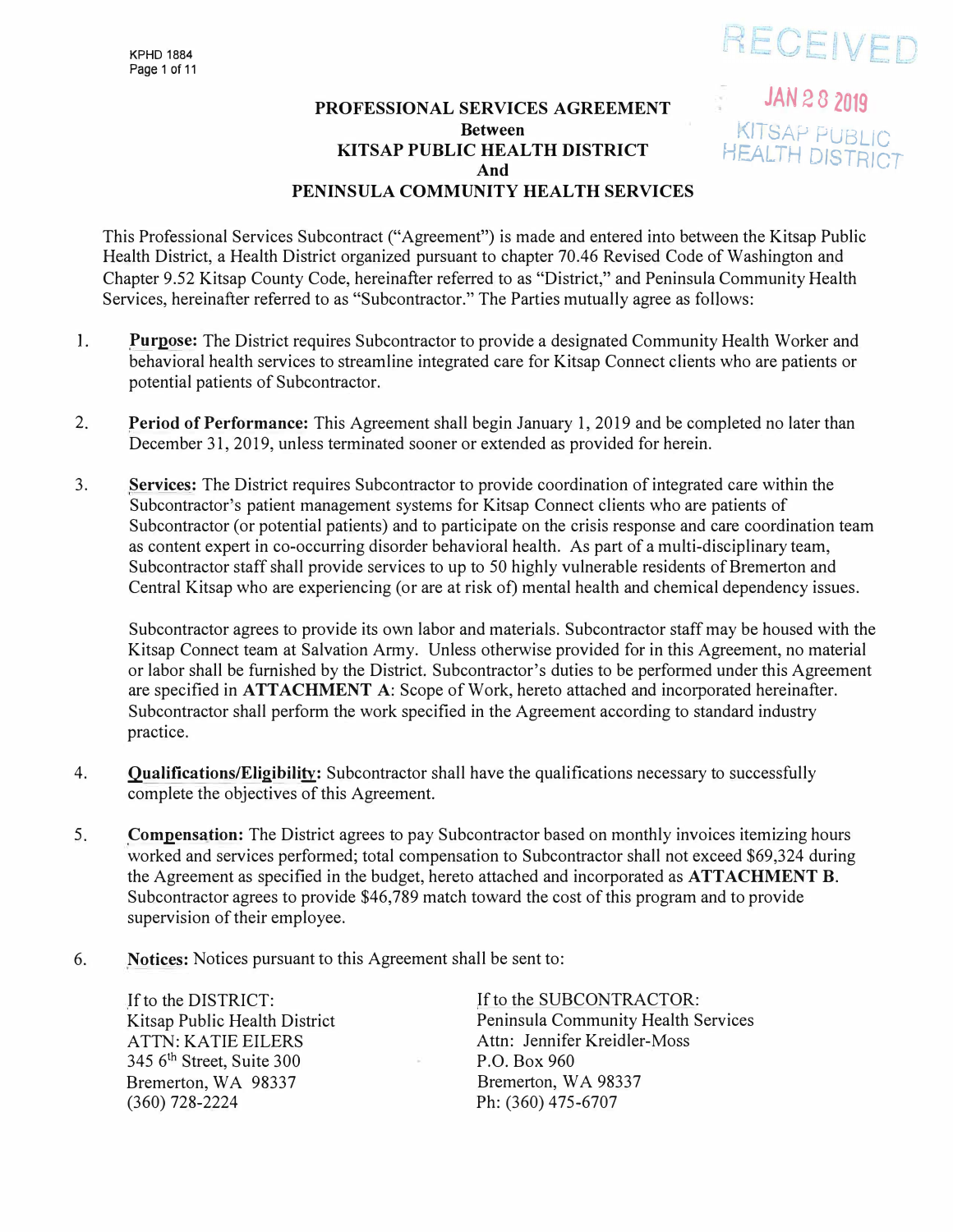KPHD 1884 Page 2 of 11

7. **Billings:** Billings to the District shall occur monthly and will be paid within 30 days of receipt. Billings shall be sent to:

> Kitsap Public Health District Accounts Payable 345 6<sup>th</sup> Street, Suite 300 Bremerton, WA 98337 (360) 728-2215

- 8. **Independent Contractor:** Subcontractor and its employees or agents performing under this Agreement are not employees or agents of the District.
- 9. **Rights in Data:** Data that is delivered under this Agreement is the District's property and shall be transferred fully to the District with all rights to the license to publish, translate, reproduce, modify, deliver, dispose of, and to authorize others to do so.
- 10. **Indemnification:** Subcontractor shall defend, indemnify and hold the District, its officers, officials, employees and volunteers harmless from any and all claims, injuries, damages, losses or suits including attorney fees, arising out of or resulting from the acts, errors or omissions of the Subcontractor in performance of this Agreement, except for injuries and damages caused by the sole negligence of the District. Solely for the purposes of this provision, Subcontractor waives its immunity under Title 51 (Industrial Insurance) of the Revised Code of Washington and acknowledges that this waiver was mutually negotiated by the parties. This provision shall survive the expiration or termination of this Agreement.
- 11. **Insurance:** Subcontractor shall procure and maintain for the duration of this Agreement, insurance against claims for injuries to persons or damage to property which may arise from or in connection with the performance of the work hereunder by the Subcontractor, its agents, representatives, or employees. The District shall be named as an additional insured under the Subcontractor's Commercial General Liability insurance policy with respect to the work performed for the District under this Agreement.

No Limitation. Subcontractor's maintenance of insurance as required by this Agreement shall not be construed to limit the liability of the Subcontractor to the coverage provided by such insurance, or otherwise limit the District's recourse to any remedy available at law or in equity.

A. Minimum Scope of Insurance

Subcontractor shall obtain insurance of the types described below:

- 1. Automobile Liability insurance covering all owned, non-owned, hired and leased vehicles. Coverage shall be written on Insurance Services Office (ISO) form CA 00 01 or a substitute form providing equivalent liability coverage. If necessary, the policy shall be endorsed to provide contractual liability coverage.
- 2. Commercial General Liability insurance shall be written on ISO occurrence form CG 00 01 and shall cover liability arising from premises, operations, independent Subcontractors and personal injury and advertising injury. The District shall be named as an insured under the Subcontractor's Commercial General Liability insurance policy with respect to the work performed for the District.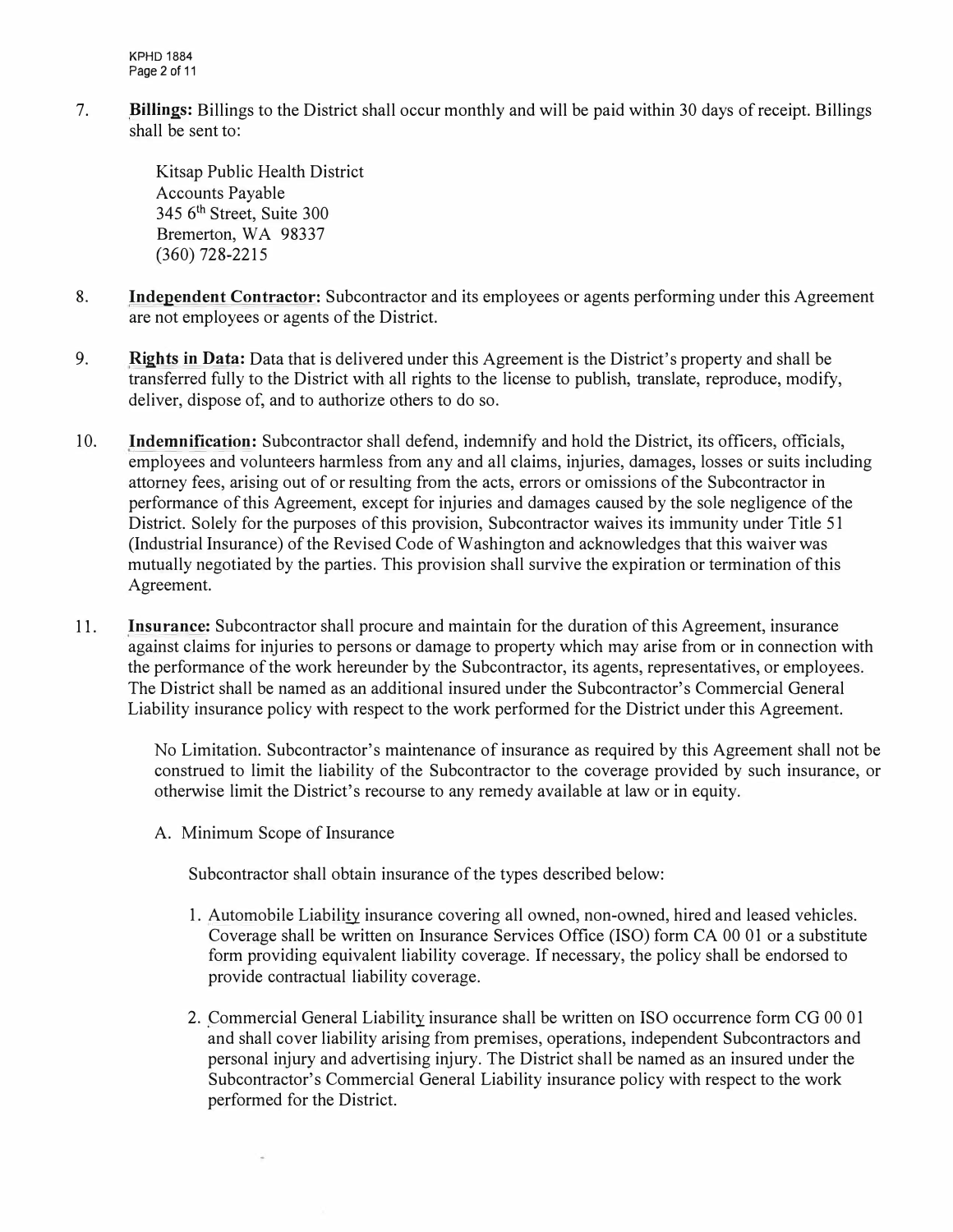- 3. Workers' Compensation coverage as required by the Industrial Insurance laws of the state of Washington.
- 4. Professional Liability insurance appropriate to the Subcontractor's profession. Subcontractor shall provide the District with proof of liability insurance or professional errors and omissions coverage appropriate to the Subcontractor's profession.
- B. Minimum Amounts of Insurance

Subcontractor shall maintain the following insurance limits:

- 1. Automobile Liability insurance with a minimum combined single limit for bodily injury and property damage of \$1,000,000 per accident.
- 2. Commercial General Liability insurance shall be written with limits no less than \$1,000,000 each occurrence, \$2,000,000 general aggregate.
- 3. Professional Liability insurance shall be written with limits no less than \$1,000,000 per claim and \$1,000,000 policy aggregate limit.
- C. Other Insurance Provisions

The insurance policies are to contain, or be endorsed to contain, the following provisions for Automobile Liability, Professional Liability and Commercial General Liability insurance:

- 1. Subcontractor's insurance coverage shall be primary insurance as respect the District. Any insurance, self-insurance, or insurance pool coverage maintained by the District shall be excess of the Subcontractor's insurance and shall not contribute with it.
- 2. Subcontractor's insurance shall be endorsed to state that coverage shall not be cancelled by either party, except after thirty (30) days prior written notice by certified mail, return receipt requested, has been given to the District.
- D. Acceptability of Insurers

Insurance is to be placed with insurers with a current A.M. Best rating of not less than A:VII.

E. Verification of Coverage

Subcontractor shall furnish the District with original certificates and a copy of the amendatory endorsements, including but not necessarily limited to the additional insured endorsement, evidencing the insurance requirements of the Subcontractor before commencement of the work.

12. **Safeguarding of Information:** The use or disclosure by any party of any information concerning a client obtained in providing service under this Agreement shall be subject to Chapter 42.56 RCW and Chapter 70.02 RCW, as well as any other applicable federal and state statutes and regulations. Personal information collected, used or acquired in connection with this Agreement shall be used solely for the purposes of this Agreement. Subcontractor agrees not to release, divulge, publish, transfer, sell or otherwise make known to unauthorized persons personal information without the express written consent of the agency or as provided by law.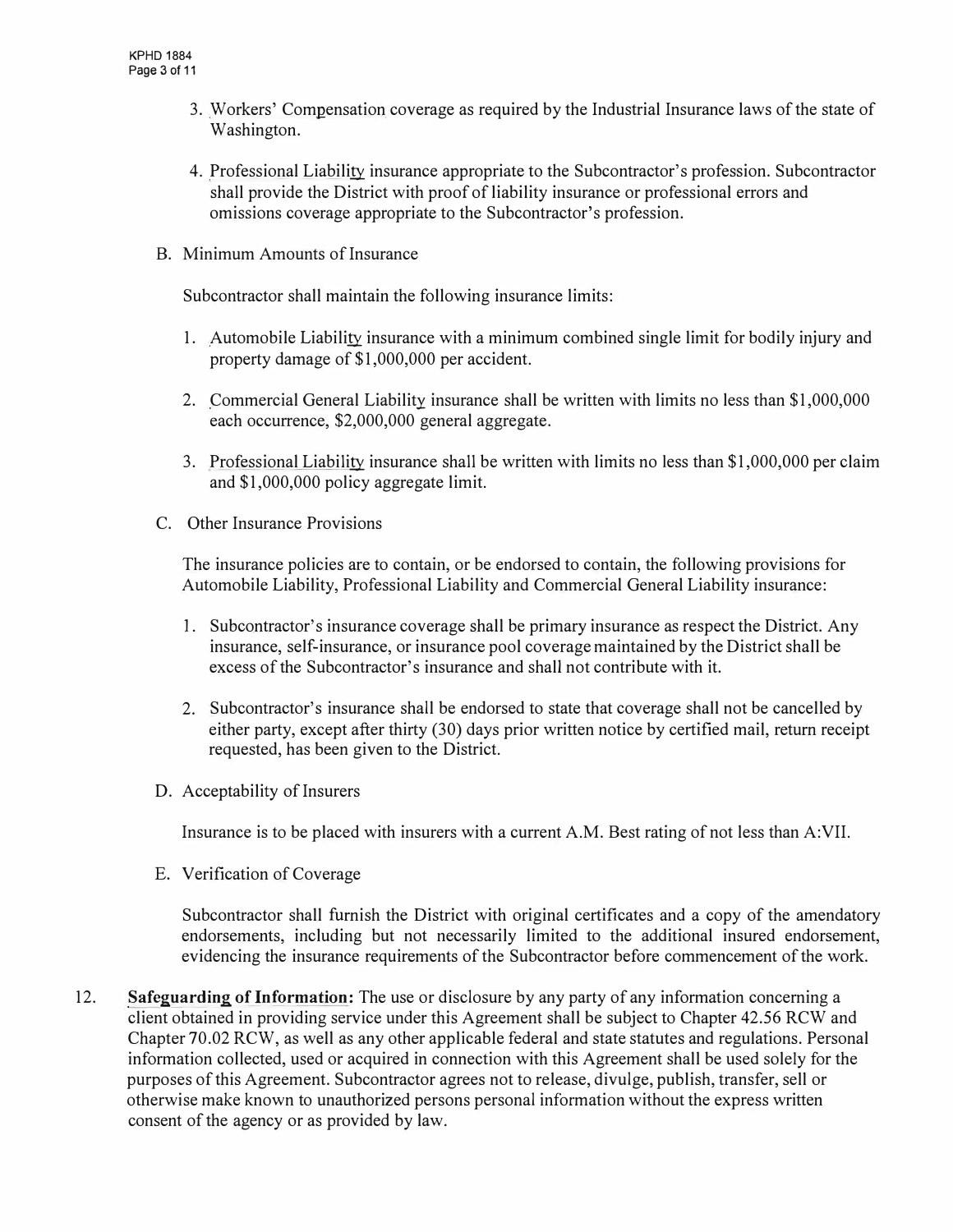Subcontractor agrees to implement physical, electronic, and managerial safeguards to prevent unauthorized access to personal information. Any unauthorized access or use of confidential information must be reported to the District Privacy Officer at (360) 728-2262. The notification must be made in the most expedient time possible (usually within 24 hours of discovery) and without unreasonable delay, consistent with the legitimate needs of law enforcement, or any measures necessary to determine the scope of the breach and restore the reasonable integrity of the data system.

Subcontractor shall certify the return or destruction of all personal information upon expiration of the Agreement.

- 13. **Statutory and Regulatory Compliance:** Subcontractor shall comply with all applicable federal, state, and local laws, regulations, guidelines, and standards in the performance of this Agreement.
- 14. **Compliance with State and Federal Confidentiality Laws:** Subcontractor shall maintain confidentiality of all information provided or acquired in performance of this Agreement as required by Health Insurance Portability and Accountability Act (HIPAA), other regulations pursuant to its provisions, and any pertinent privacy laws, except upon the prior express written consent of the District, or as required by law enforcement or order entered by a court of competent jurisdiction. Subcontractor shall promptly notify the District of any judicial proceeding seeking disclosure of such information. Subcontractor shall sign a Business Associate Agreement, hereto attached and hereinafter incorporated as **ATTACHMENT C.**
- 15. **Non-Discrimination:** Subcontractor shall not discriminate against any employee or applicant for employment because of race, color, creed, religion, gender, sexual orientation, ancestry, national origin, marital status, age, membership in the military or status as a veteran or Vietnam era or disabled veteran, or the presence of any sensory, mental or physical disability.
- 16. **Records Inspection and Retention:** The Parties shall each maintain books, records, documents, and other evidence which sufficiently and properly reflect all direct and indirect costs expended by either party in the performance of the services described herein. These records shall be subject to the inspection, review or audit by personnel of both parties, other personnel duly authorized by either party, the Office of the State Auditor, and federal officials so authorized by law. All books, records, documents, and other material relevant to this Agreement shall be retained for six (6) years after expiration and the Office of the State Auditor, federal auditors, and any persons duly authorized by the Parties shall have full access and the right to examine any of these materials during this period.

If any litigation, claim or audit is started before the expiration of the six-year period, the records shall be retained until all litigation, claims, or audit finding involving the records have been resolved.

Records and other documents, in any medium, furnished by one party to this Agreement to the other party, will remain the property of the furnishing party, unless otherwise agreed. The receiving party will not disclose or make available this material to any third parties without first giving notice to the furnishing party and giving that party a reasonable opportunity to respond. Each party will utilize reasonable security procedures and protections to assure that records and documents provided by the other party are not erroneously disclosed to third parties.

This Agreement and all public records associated with this Agreement shall be available for inspection and copying by the public where required by the Public Records Act, Chapter 42.56 RCW (the "Act").

17. **Choice of Law:** This Agreement has been and shall be construed as having been made and delivered within the State of Washington and it is agreed by each party hereto that this Agreement shall be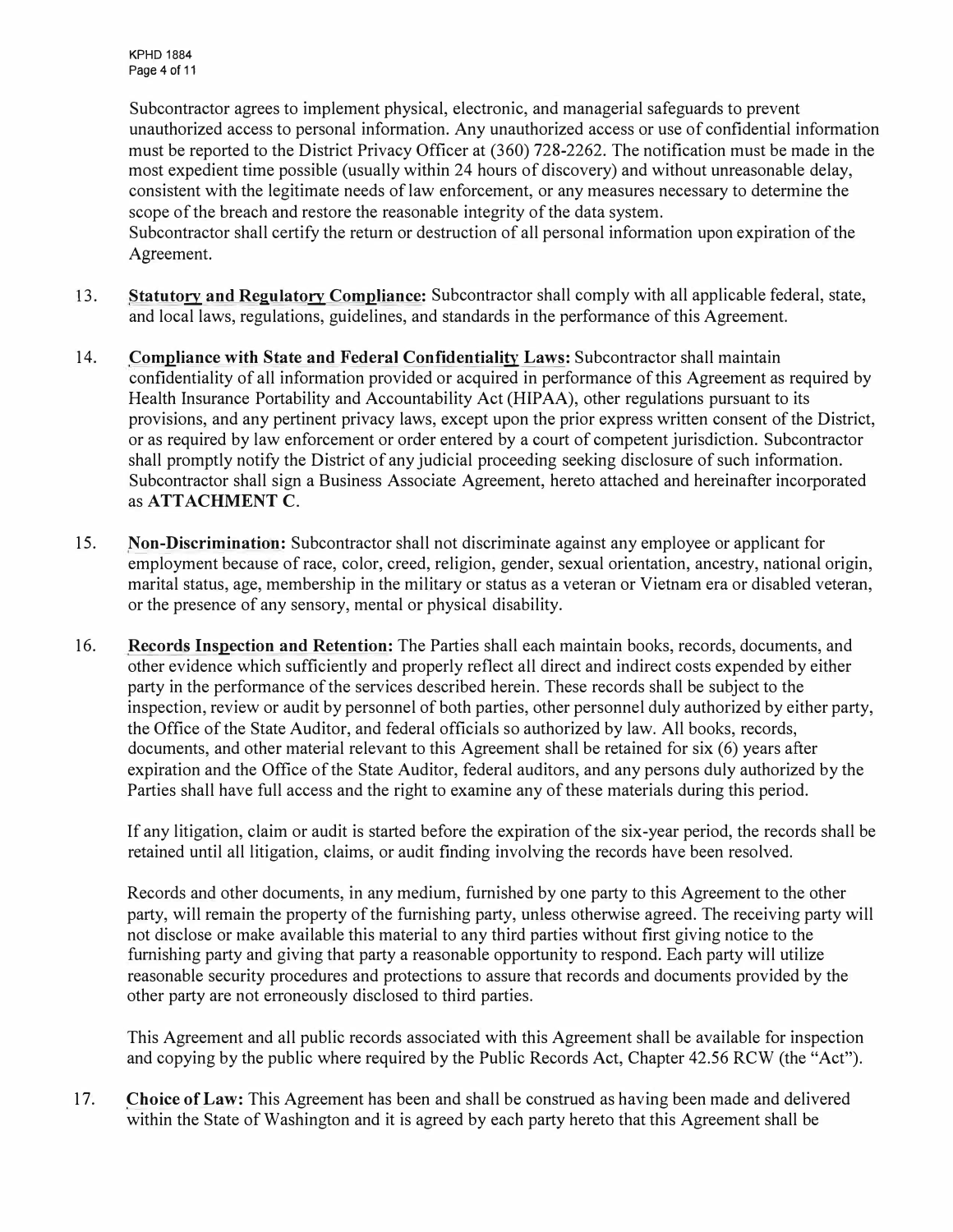governed by the laws of the State of Washington, both as to its interpretation and performance. Any action at law, suit in equity, or judicial proceeding arising out of this jurisdiction in Kitsap County, Washington.

- 18. **Amendment:** This Agreement may be modified only by a written amendment executed by authorized representatives of both parties.
- 19. **Dispute Resolution:** In the event that a dispute arises under the Agreement that the parties are unable to resolve, they shall allow the dispute to be decided by a Dispute Panel in the following manner: A Mediator shall be mutually appointed by the Parties and each party to this Agreement shall appoint an additional member to the Dispute Panel. The Dispute Panel shall review the facts, contract terms and applicable statutes and rules and make a determination of the dispute. The determination of the Dispute Panel shall be final and binding on the parties hereto. The Parties shall equally share the costs, if any, for the services of the Dispute Panel.
- 20. **Severability:** If any provision of this Agreement or any provision of any document incorporated by reference shall be held invalid, such invalidity shall not affect the other provisions of this Agreement which can be given effect without the invalid provision, if such remainder conforms to the requirements of applicable law and the fundamental purpose of this Agreement, and, to this end, the provisions of this Agreement are declared to be severable.
- 21. **No Waiver:** The Parties agree that the excuse or forgiveness of performance, or waiver of any provisions of the Agreement, does not constitute a waiver of such provision or future performance, or prejudice the right of the waiving party to enforce any of the provisions of the Agreement at a later time.
- 22. **Personnel Removal:** Subcontractor agrees to remove immediately any of its subcontractors, employees, agents, or representatives from assignment to perform services under the Agreement upon receipt of a written request to do so from the District's contract representative or designee.
- 23. **Termination:** This Agreement may be terminated by either party upon giving at least thirty (30) days advance written notice to the other party. If this Agreement is so terminated, the parties shall be liable only for performance rendered or costs incurred in accordance with the terms of this Agreement prior to the effective date of termination.
- 24. **Survival:** Those provisions of the Agreement that by their sense and purpose should survive expiration or termination of the Agreement shall so survive. Those provisions include but are not necessarily limited to the following: Indemnification, Termination, Disputes, Confidentiality, Choice of Law, No Waiver, Records Inspection and Retention, and Severability.
- 25. **Entire Agreement:** This Agreement constitutes the entire agreement between the parties regarding its subject matter. Any oral or written representations not expressly incorporated in this Agreement are specifically excluded.

| KITSAP PUBLIC HEALAH DISTRICT        |
|--------------------------------------|
| fuhre                                |
| By:<br>Keith Grellner, Administrator |
|                                      |
| 1201<br>Date:                        |
|                                      |

**PENINSULA COMMUNITY HEALTH SERVICES** 

Employed Compter Moro<br>Tenniferkriedler-Moss, CEO<br>te: 1 23 19 Date: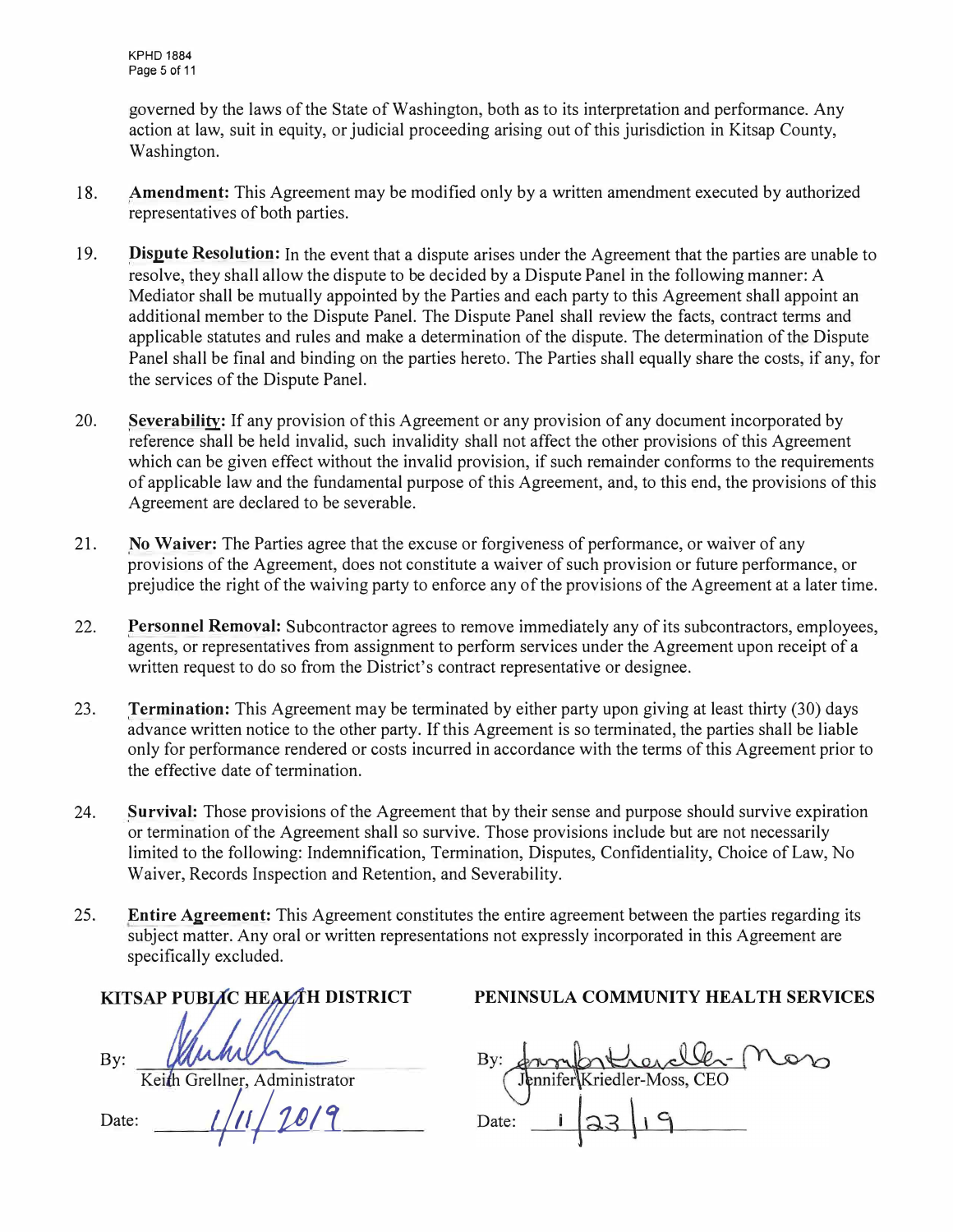# **ATTACHMENT A SUBCONTRACTOR (PCHS) SCOPE OF WORK**

- 1. Conduct outreach and engagement activities via telephone, face to face meetings, home visits, and street outreach in order to identify key barriers to stability and resource needs.
- 2. Conduct behavioral health screenings with clients.
- 3. Provide expert advice regarding care plan and development which promotes chemical dependency recovery and effective treatment for mental illness.
- 4. Provide short-term counseling, support and referral to other services as appropriate.
- 5. Assess referrals from law enforcement, EMS, primary care, behavioral health, social service, emergency department and inpatient discharge.
- 6. Meet high-risk patients when possible during hospital discharge to help ensure optimal success in linkages to needed services.
- 7. Ongoing collaboration with project team and external partners.
- 8. Track client data in selected electronic record system.
- 9. Assist the team in tracking and collecting and compiling client statistics and in the completion of program reports.
- 10. Render effective and efficient clinical services using best practice standards.
- 11. Follow Agency Code of Ethics regarding safeguarding the confidentiality of client information.
- 12. All necessary clinical and administrative record keeping.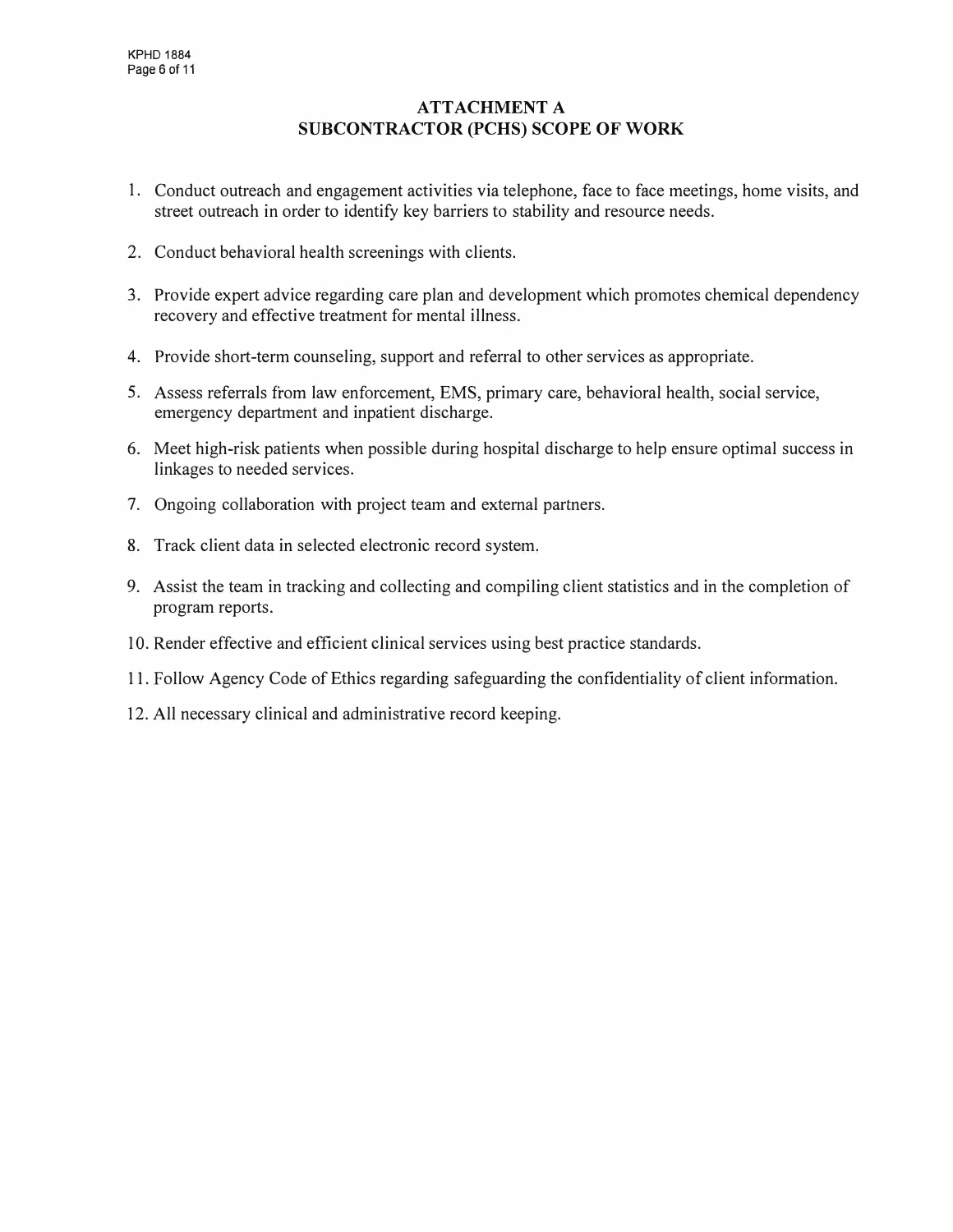# **ATTACHMENT B BUDGET**

| Kitsap Connect Budget - PCHS Subcontract                                                                             |  |             |                 |  |
|----------------------------------------------------------------------------------------------------------------------|--|-------------|-----------------|--|
|                                                                                                                      |  | 2019 Budget | 2019 PCHS Match |  |
| Salaries & Benefits<br>(Community Health Worker, Mental Health<br>Professional, Chemical Dependency<br>Professional) |  | \$53,791    |                 |  |
| Admin<br>(Indirect limited to 10%)                                                                                   |  | \$6,223     |                 |  |
| Supplies/Expenses                                                                                                    |  | \$2,220     |                 |  |
| Total                                                                                                                |  | \$62,234    | \$38,789        |  |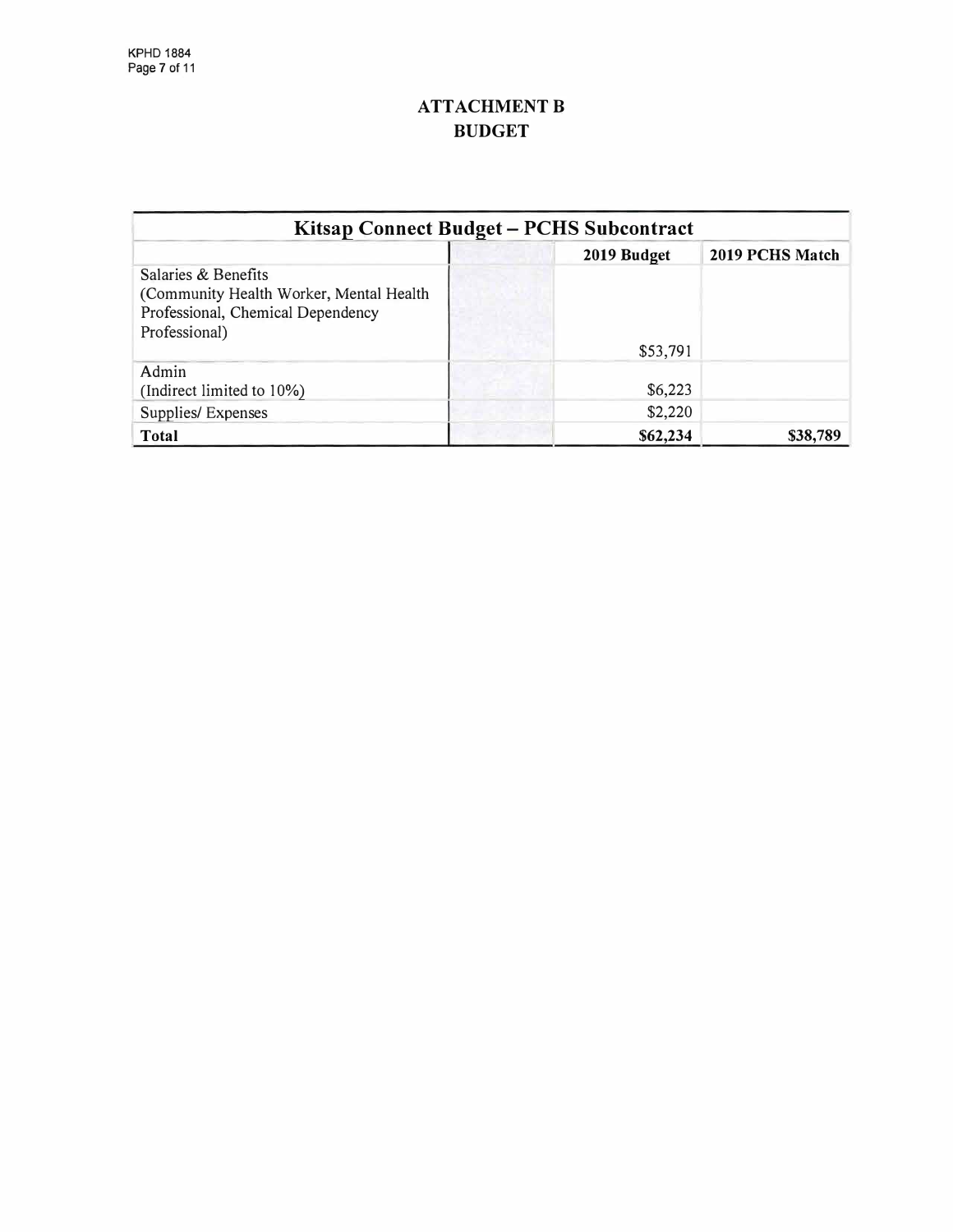# **ATTACHMENT C HIP AA BUSINESS ASSOCIATE AGREEMENT**

This Agreement ("Agreement") is entered into by and between the Kitsap Public Health District ("Covered Entity") and Peninsula Community Health Services ("Business Associate").

## **Section I: Purpose**

Performance of the Underlying Agreement may require Business Associate to use or disclose protected health information that is subject to provisions of the Health Insurance Portability and Accountability Act of 1996, set forth in 45 C.F.R. Parts 160 and 164 (commonly known as the "HIPAA Rules"). The purpose of this Agreement is to set forth the obligations of the Parties with regard to the way in which protected health information is created, used, disclosed, maintained, provided or received on behalf of Covered Entity by the Business Associate.

## **Section II. Definitions**

The following terms used in this Agreement shall have the same meaning as those terms in the HIP AA Rules: Breach, Data Aggregation, Designated Record Set, Disclosure, Health Care Operations, Individual, Minimum Necessary, Notice of Privacy Practices, Protected Health Information, Required by Law, Secretary, Security Incident, Subcontractor, Unsecured Health Information, and Use.

Specific Definitions:

- 1. Business Associate. "Business Associate" shall generally have the same meaning as the term "business associate" at 45 CFR 160.103, and in reference to this Agreement shall mean Peninsula Community Health Services.
- 2. Covered Entity. "Covered Entity" shall generally have the same meaning as the term "covered entity" in 45 CFR 160.103, and in reference to the party in this Agreement shall mean the Kitsap Public Health District.
- 3. HIPAA Rules. "HIPAA Rules" shall mean the Privacy, Security, Breach Notification, and Enforcement Rules at 45 CFR Part 160 and 164.

#### **Section III. Obligations and Activities of Business Associate**

Business Associate agrees to:

- 1. Not use or disclose protected health information other than as permitted or required by the Agreement or as required by law.
- 2. Use appropriate safeguards, and comply with Subpart C of 45 CFR, Part 164 with respect to protected electronic health information and to prevent use or disclosure of protected health information other than as provided for by this Agreement.
- 3. Report to Covered Entity any use or disclosure of protected health information not provided for by this Agreement of which it becomes aware, including breaches of unsecured protected health information as required by 45 CFR 164.410, and any security incident of which it becomes aware.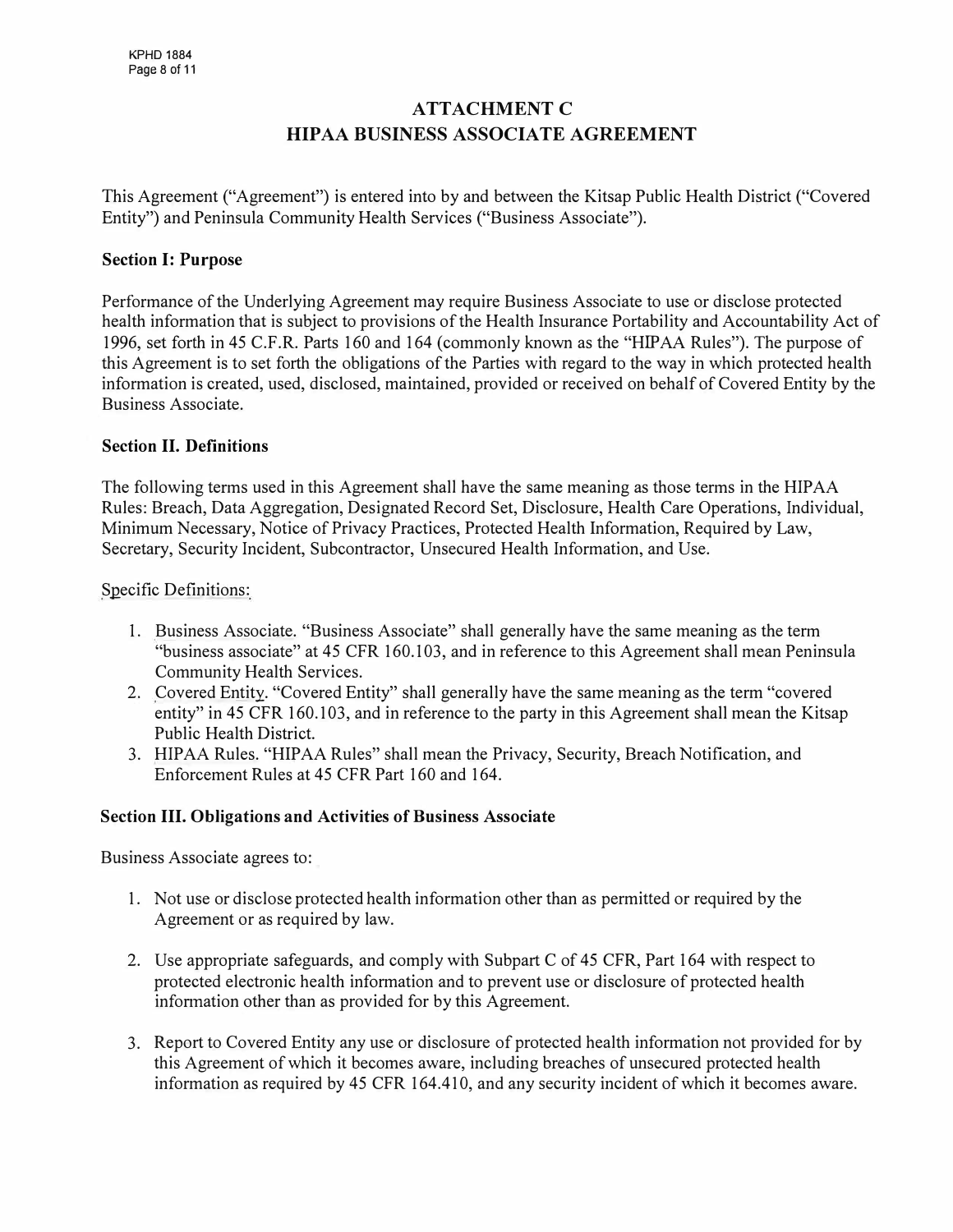Business Associate agrees to promptly notify covered entity following the discovery of a Breach of unsecured PHI. A Breach is considered "discovered" as of the first day on which the Breach is known, or reasonably should have been known, to Business Associate or any employee, officer or agent of Business Associate, other than the individual committing the Breach. Any notice of a Security Incident or Breach of Unsecured PHI shall include the identification of each Individual whose PHI has been or is reasonably believed by Business Associate to have been, accessed, acquired, or disclosed during such Security Incident or Breach as well as any other relevant information regarding the Security Incident or Breach.

- 4. In accordance with 45 CFR 164.502( $e$ )(1)(ii) and 164.308( $b$ )(2), if applicable, ensure that any subcontractors that create, receive, maintain, or transmit protected health information on behalf of the Business Associate agree to the same restrictions, conditions, and requirements that apply to the Business Associate with respect to such information.
- 5. Business Associate agrees to mitigate, to the extent possible, any harmful resulting from use or disclosure of PHI by Business Associate or its agents or subcontractors, in violation of the requirements of this Agreement.
- 6. Maintain and make available protected health information in a designated record set to the Covered Entity as necessary to satisfy Covered Entity's obligations under 45 CFR 164.524.

If an Individual makes a request for access to the protected health information directly to Business Associate, business associate shall notify covered entity within three (3) business days of such request and shall cooperate with the Covered Entity to send the response to the Individual.

7. Make any amendment(s) to protected health information in a designated record set as directed or agreed to by the Covered Entity pursuant to 45 CFR 164.526, or take other measures as necessary to satisfy Covered Entity's obligations under 45 CFR 164.526.

If an Individual makes a request for amendment to the protected health information directly to Business Associate, Business Associate shall notify Covered Entity within three (3) business days of such request and shall cooperate with the Covered Entity to send the response to the Individual.

8. Maintain and make available the information required to provide to provide an accounting of disclosures to the Covered Entity as necessary to satisfy Covered Entity's obligations under 45 CFR 164.528.

If an Individual makes a request for accounting of disclosures directly to Business Associate, Business Associate shall notify Covered Entity within three (3) business days of such request and shall cooperate with the Covered Entity to send the response to the Individual.

- 9. To the extent the Business Associate is to carry out one or more of Covered Entity's obligations(s) under Subpart E of 45 CFR Part 164, comply with the requirements of Subpart E that apply to the Covered Entity in the performance of such obligation(s); and
- 10. Make its internal practices, books, and records available to the Secretary for purposes of determining compliance with the HIPAA Rules.

#### **Section IV. Permitted Uses and Disclosures by Business Associate**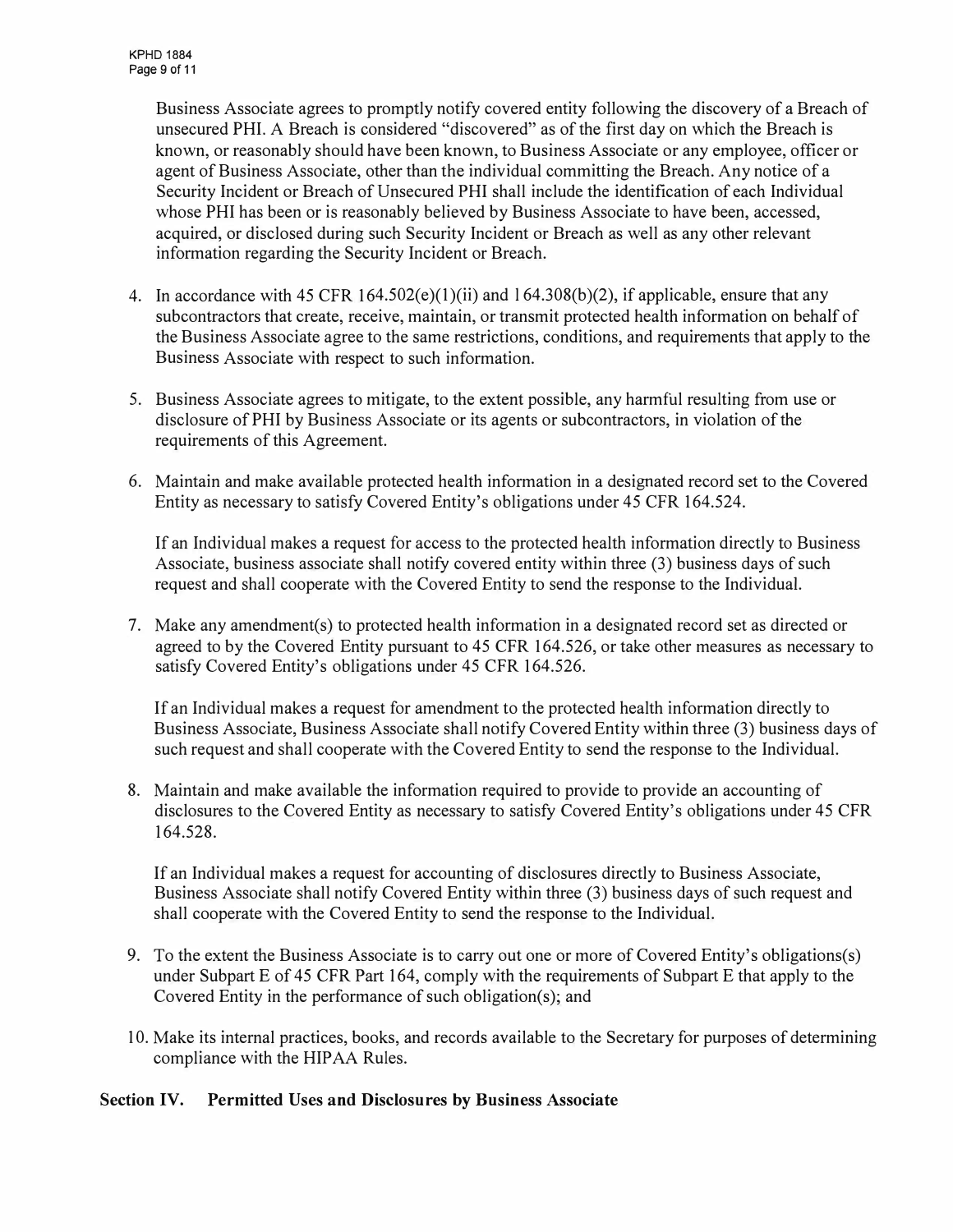- 1. Business Associate may only use or disclose protected health information as necessary to perform the services as outlined in the underlying Agreement.
- 2. Business Associate is not authorized to use protected health information to de-identify the information in accordance with 45 CFR 164.514(a)-(c).
- 3. Business Associate may use or disclose protected health information as required by law.
- 4. Business Associate agrees to make uses and disclosures and requests for protected health information consistent with Covered Entity's minimum necessary policies and procedures.

Business Associate may not use or disclose protected health information in a manner that would violate Subpart E of 45 CFR Part 164 if done by Covered Entity except for the specific used and disclosures set forth below:

- a) Business Associate may disclose protected health information for the proper management and administration of Business Associate or to carry out the legal responsibilities of the Business Associate, provided the disclosures are required by law, or Business Associate obtains reasonable assurances from the person to whom the information is disclosed that the information will remain confidential and used or further disclosed only as required by law or for the purposes for which it was disclosed to the person, and the person notifies Business Associate of any instances of which it is aware in which the confidentiality of the information has been breached.
- b) Business Associate may provide data aggregation services relating to the health care operations of the Covered Entity.

#### **Section V. Termination**

- 1. Term. The Agreement shall terminate on December 31, 2019 or on the date Covered Entity terminates for cause, whichever is sooner.
- 2. Termination for Cause. Business Associate authorizes termination of the Agreement if Covered Entity determines Business Associate has violated a material term of the Agreement and has not cured the breach or ended the violation within the time specified by Covered Entity.
- 3. Obligations of Business Associate Upon Termination. Upon termination of this Agreement for any reason, Business Associate shall return or destroy all protected health information received from Covered Entity or created or received by Business Associate on behalf of Covered entity. This provision shall apply to protected health information that is in the possession of subcontractors or agents of Business Associate. Business Associate shall retain no copies of the protected health information.

In the event that Business Associate determines that returning or destroying the protected health information is infeasible, Business Associate shall provide to Covered Entity notification of the conditions that make return or destruction infeasible. Upon mutual agreement of the Parties that return or destruction of protected health information is infeasible, Business Associate shall extend the protections of this Agreement to such protected health information and limit further uses and disclosures of such protected health information to those purposes that make the return or destruction infeasible, for so long as Business Associate maintains such protected health information.